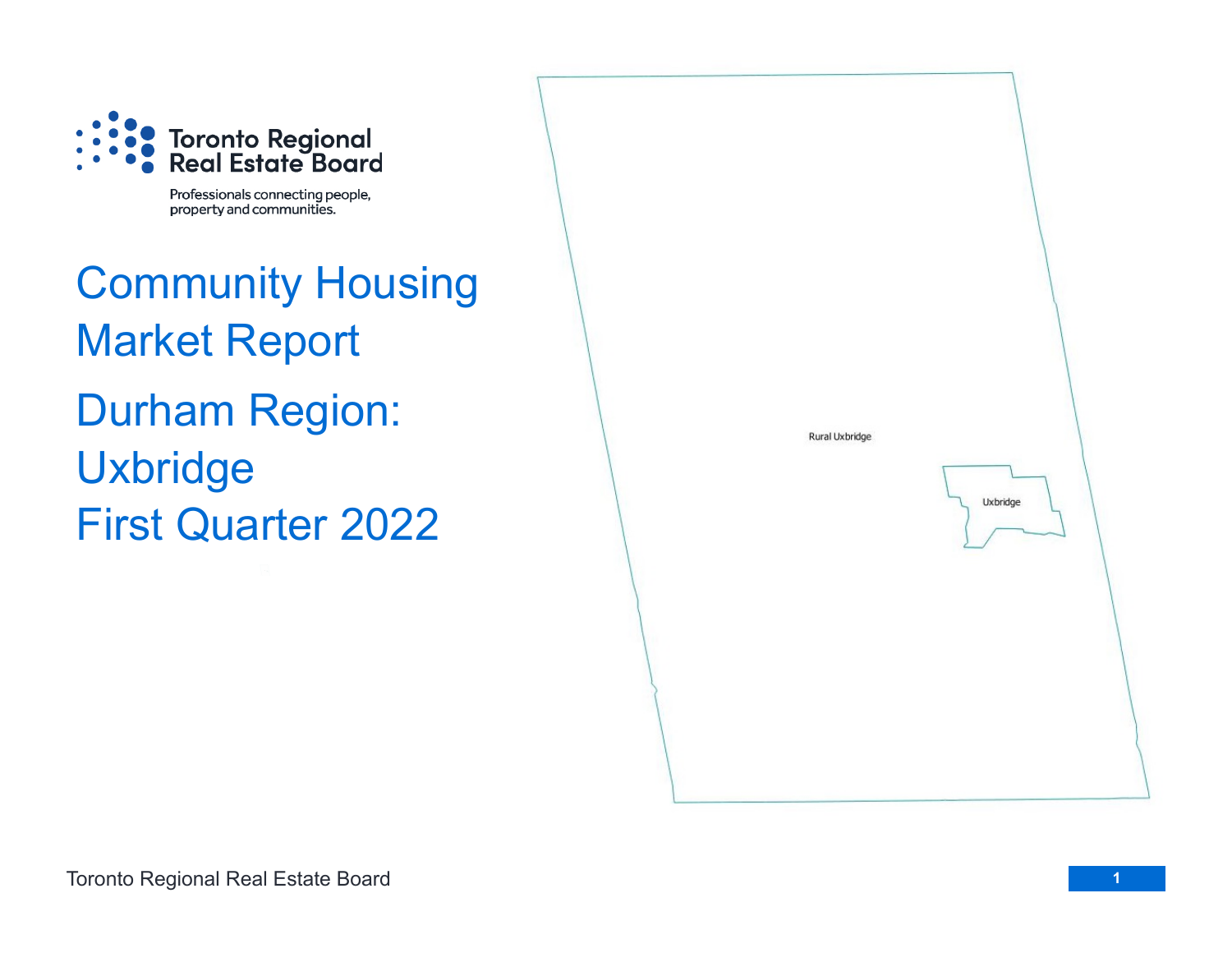## SUMMARY OF EXISTING HOME TRANSACTIONS ALL HOME TYPES, FIRST QUARTER 2022

## UXBRIDGE COMMUNITY BREAKDOWN

| <b>Community</b>      | <b>Sales</b> | <b>Dollar Volume</b> | <b>Average Price</b> | Median Price | <b>New Listings</b> | <b>Active Listings</b> | Avg. SP/LP | Avg. DOM |
|-----------------------|--------------|----------------------|----------------------|--------------|---------------------|------------------------|------------|----------|
| <b>Rural Uxbridge</b> |              | \$54,219,899         | \$2,008,144          | \$1,910,000  | 34                  |                        | 106%       | 24       |
| <b>Uxbridge</b>       | 52           | \$64,903,596         | \$1,248,146          | \$1,212,900  | 72                  |                        | 120%       |          |

\*The source for all slides is the Toronto Regional Real Estate Board. Some statistics are not reported when the number of transactions is two (2) or less. Statistics are updated on a monthly basis. Quarterly community statistics in this report may not match quarterly sums calculated from past TRREB publications.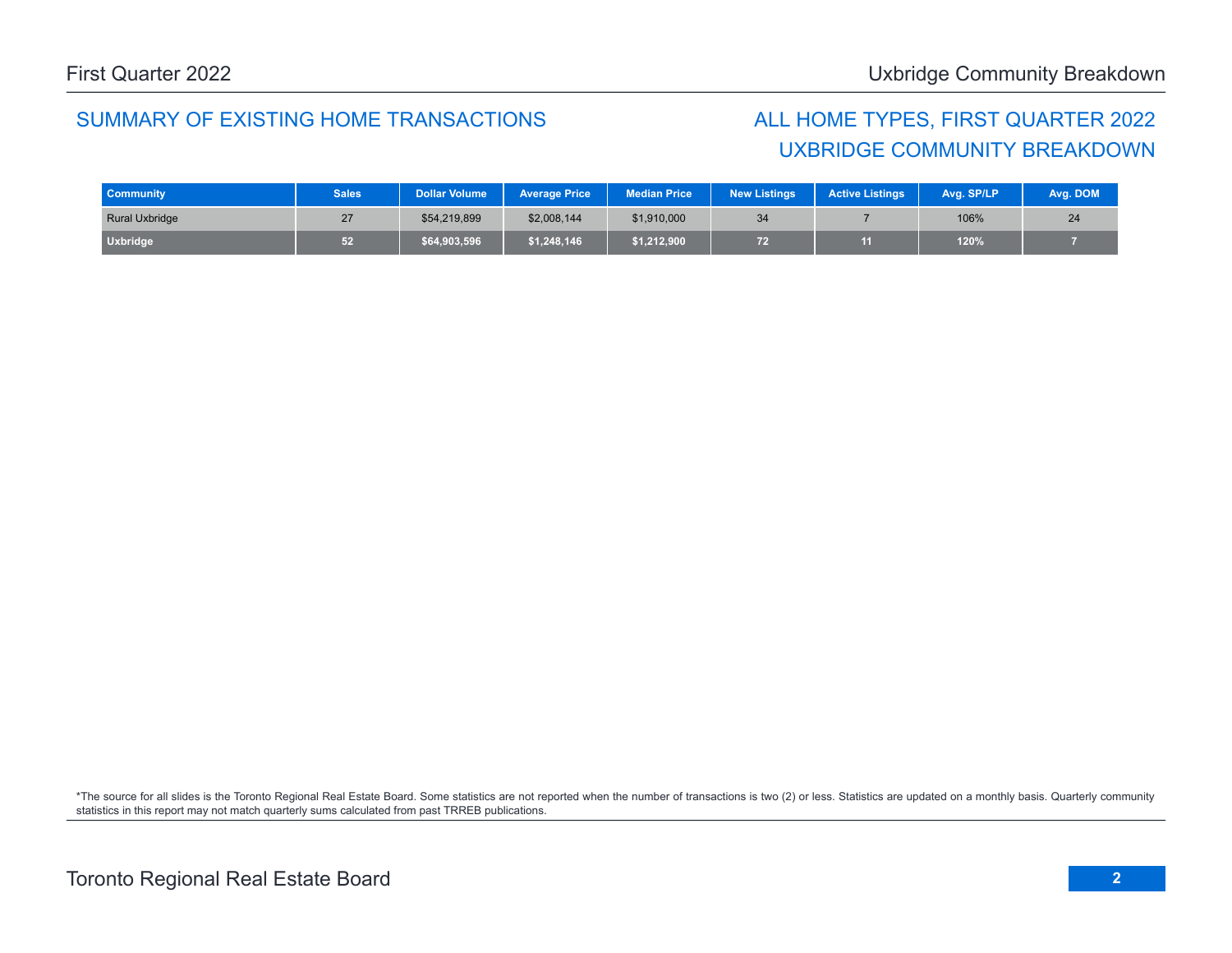

\*The source for all slides is the Toronto Regional Real Estate Board. Some statistics are not reported when the number of transactions is two (2) or less. Statistics are updated on a monthly basis. Quarterly community statistics in this report may not match quarterly sums calculated from past TRREB publications.